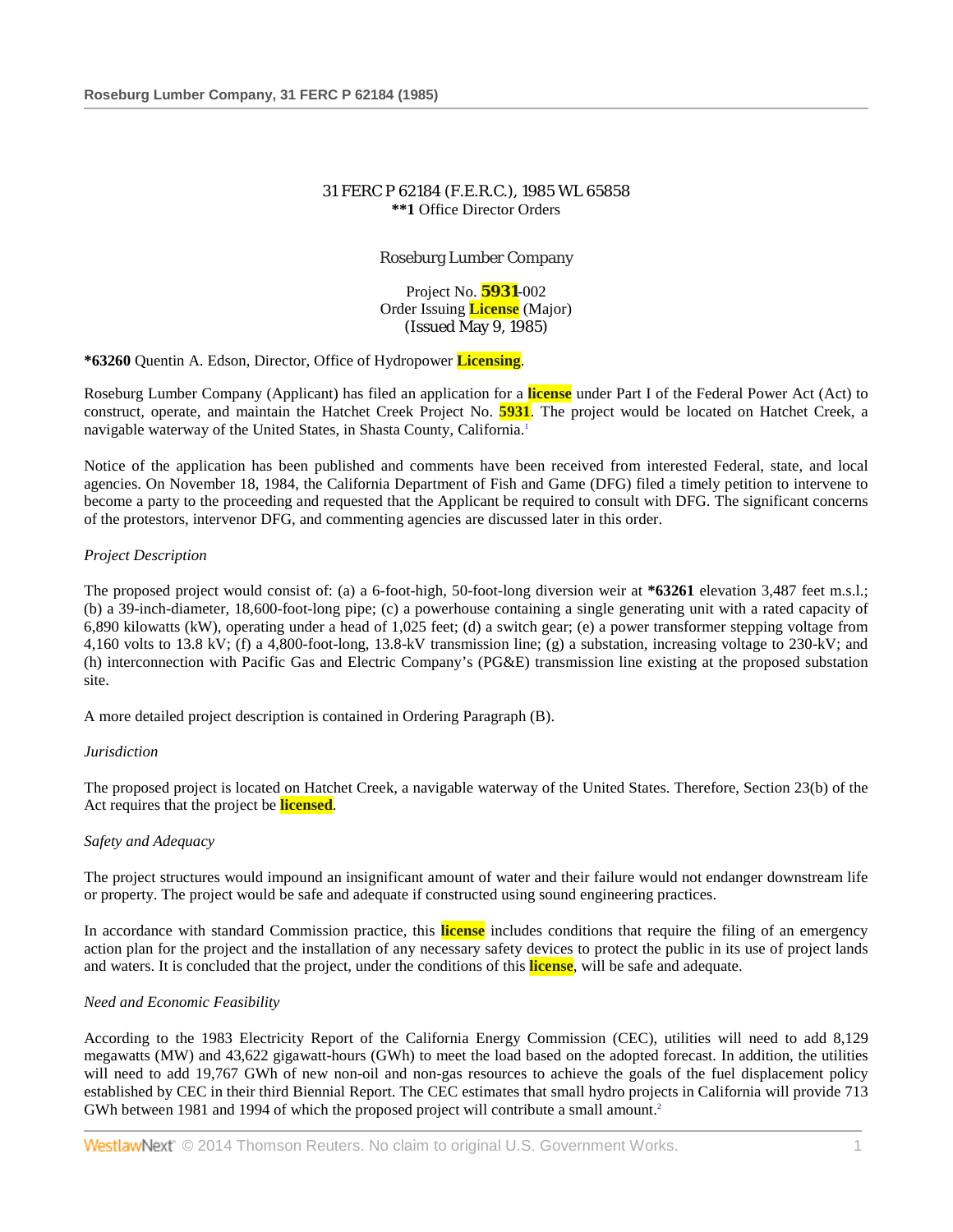The proposed project would be economically feasible based on the sale of power at the avoided cost in the State of California, adjusted for escalation.

*Wildlife*

**\*\*2** The 4,800-foot-long, 13-kilovolt transmission line has the potential to cause electrocutions of large raptors. The Applicant proposes to design the transmission line to minimize electrocution hazards, but has not provided a specific design plan. Article 29 requires the Licensee to design and construct the transmission line according to accepted raptor protection practices and to file a specific design plan.

The project would result in the loss of 10 acres of wildlife habitat as a result of construction of access roads, above-ground portions of the penstock, and the powerhouse. An additional 11 acres would be cleared for construction of the transmission line and belowground portions of the penstock. Applicant's proposal to revegetate disturbed areas would reduce the long-term impacts of the project on wildlife. The Applicant, however, has not provided specific details of its proposal. Article 30 requires the Licensee to revegetate disturbed areas with plant species beneficial to wildlife.

### *Erosion, Sediment, and Slope Stability Control*

Excavation on steep slopes during construction and burial of the pipeline and penstock, and construction of the diversion dam, powerhouse, tailrace, access roads, and transmission line, will cause increases in erosion, sedimentation, and slope failure. In anticipation of these impacts, the Applicant proposes several general erosion and sediment control measures, in addition to general design measures and construction and restoration techniques to either preclude or minimize existing slope failure and unstable slope conditions.

Standard techniques and design standards are available that, if utilized at the project, will ensure that erosion, slope stability, and sedimentation are adequately controlled at the project. Article 31 requires the Licensee to consult with appropriate resource agencies in preparing a detailed erosion, sediment, and erosion control plan for the project. Article 31 also requires that an automatic shut-off device be installed to operate in the event of a pipeline or penstock rupture to minimize any subsequent erosion, sedimentation, or slope failure.

#### *Intake Screening*

The California Department of Fish and Game (DFG) states that the Applicant's proposal for fish screens does not meet the standards developed by DFG for small hydroelectric projects. The Applicant's design provided for a maximum approach velocity to the screens of 1.0 feet per second (fps) and screen openings of ¼ inch in the narrow direction. DFG standards require a maximum **\*63262** approach velocity of 0.33 fps and a maximum screen opening of  $\frac{3}{32}$  inch (slotted) or  $\frac{5}{32}$  inch (round). As a result, the Applicant has redesigned the intake structure to comply with DFG's fish screening criteria and has provided conceptual drawings of the screen to the DFG for review. Article 32 requires the Licensee to file functional design drawings of the fish screen facility for Commission approval, prepared after consultation with DFG and the U.S. Fish and Wildlife Service (FWS).

#### *Instream Flows*

The Applicant performed an instream flow study for the bypassed reach of Hatchet Creek for various life-history stages of brook, brown, and rainbow trout, utilizing the FWS's Instream Flow Incremental Methodology (IFIM). Based on the results of the study, the Applicant has proposed a minimum instream flow of 15 cubic feet per second (cfs) year round below the diversion structure.

**\*\*3** The Applicant's IFIM study included two study sites within the project area—an upper site and a lower site. Study results show that, for the upper site, adult rainbow trout habitat at 15 cfs would be about 33 percent of the maximum possible habitat, adult brown trout habitat would be 60 percent of maximum, and adult brook trout habitat would be 99 percent of maximum. In the lower study reach, habitat for adult rainbow, brown, and brook trout at 15 cfs would be 64, 76, and 100 percent of maximum, respectively. For rainbow trout spawning, a 15-cfs flow would provide 20 to 25 percent of maximum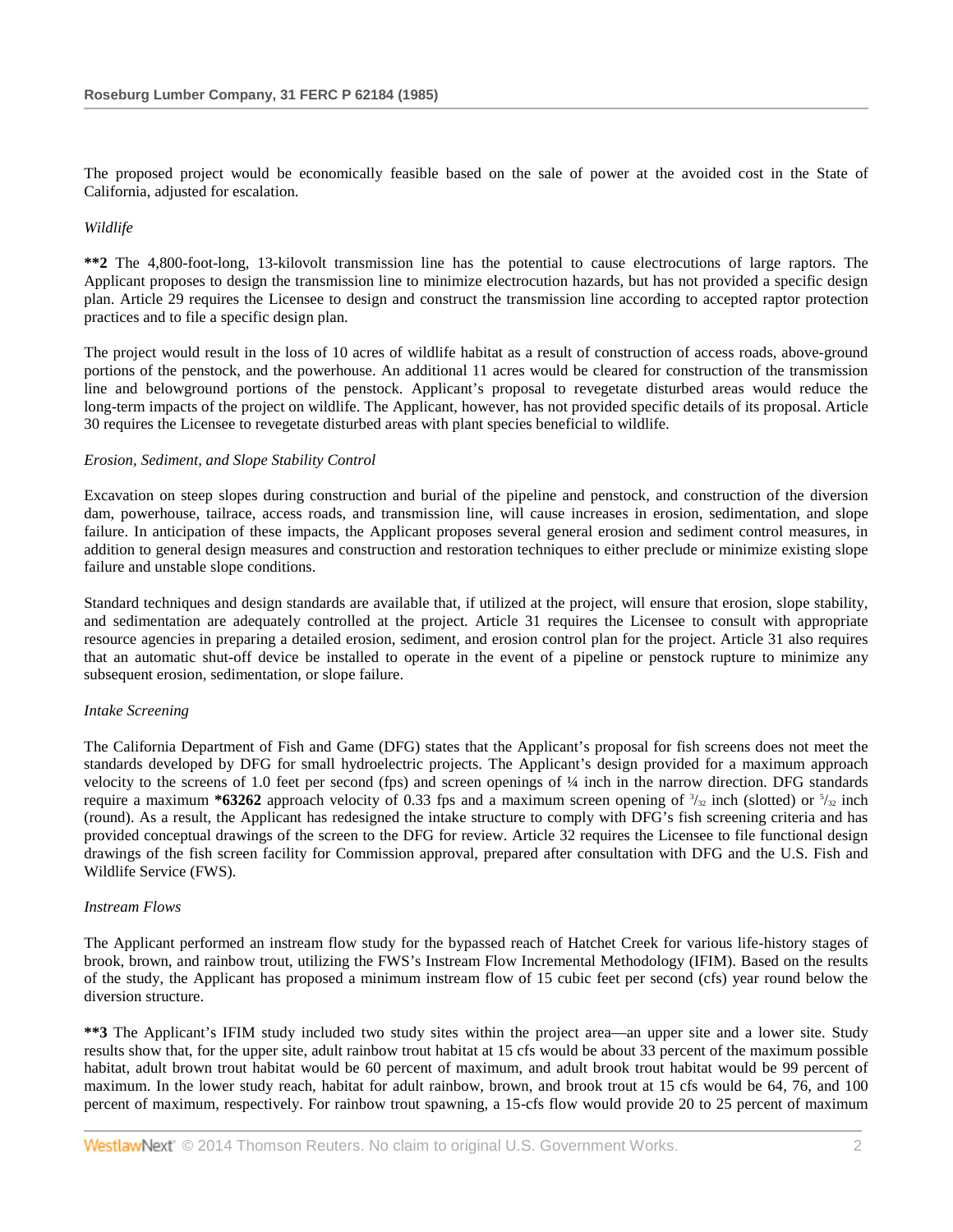possible habitat in the bypassed reach. A minimum flow of 15 cfs would provide adequate habitat for fry and juveniles of each trout species.

DFG believes that the Applicant's proposed 15-cfs flow would reduce the available fish habitat during most years, according to Applicant's synthesized flow data. DFG further states that the flow study shows substantial increases in adult rainbow trout habitat with flow up to 50 cfs, increases in spawning habitat with flow up to about 45 cfs at the lower study site, and up to 65 cfs at the upper site. During the March to May rainbow trout spawning periods, flows in excess of 15 cfs would occur less than half the time. Therefore in order to ensure that the project results in no detrimental effects to the fish resources of Hatchet Creek, DFG recommends that the following minimum instream flow regime for the bypassed reach be provided: Period Flow

June-September 25 cfs

October-December 35 cfs

January-February 25 cfs

March-May 65 cfs

Further, DFG states that the required bypass flow should be monitored, with the flow records provided to the DFG annually to ensure compliance with the flow requirements.

The Applicant states that the proposed minimum flow release of 15 cfs plus the minimum turbine capacity of about 19 cfs will preclude project operation when natural flows are below 34 cfs. Based on the Applicant's flow data, the project would not operate, on an average basis, during much of June and November, and during the months of July through October. During those months, natural flows would occur below the diversion facility. Further, the Applicant argues that the low-flow period is a controlling factor for trout density. The Applicant cites several investigators that conclude that the carrying capacity of a stream is limited to the biomass that can be supported during the period of least available habitat, i.e., the late summer low-flow period. The Applicant defends the proposed 15-cfs flow by stating that in the winter months, habitat conditions should improve for fry and juvenile trout by reducing water velocities detrimental to smaller fish as shown by the IFIM study. With respect to spawning, the Applicant states that spawning gravels are still available under a 15-cfs release and that sufficient spawning habitat would be available to replace yearly mortality and maintain pre-project fish populations, even assuming that no fish are planted by DFG. The Applicant believes that its proposed flow release, which would improve fry and juvenile habitat and would provide enough natural reproduction to maintain the fishery, would not result in detrimental impact to the fish resources of Hatchet Creek. The Applicant is prepared to monitor the fish populations in the creek and would attempt to mitigate any adverse effect based on monitoring results.

**\*\*4** As stated previously, the project would not operate when natural flows are less than 34 cfs. During these periods, natural streamflows would be delivered to the bypassed reach up to 34 cfs. During the remainder of the year, the 15-cfs flow would be adequate for rearing of fry and juvenile. Although the contribution of naturally spawned trout to the fishery in Hatchet Creek is unknown, and is probably adversely impacted by the DFG stocking program, the Applicant's proposed flow to include accretion flows of 5 to 10 cfs should maintain spawning at levels to provide adequate recruitment to the existing fishery. Article 33 requires a continuous minimum instream flow of 15 cfs to be released below the proposed diversion structure. Article 33 also requires the Licensee to cease operation of the project when inflow to the project is less than **\*63263** 34 cfs to protect the fishery. To ensure that the recommended minimum flow is sufficient to protect the fishery resources, Article 34 requires the Licensee to monitor the effects of the flow release on the fishery of Hatchet Creek, and to take corrective measures if necessary. Article 35 requires the Licensee to operate the streamflow gage required by standard Article 8 in a manner to generate data necessary to determine, on a continuous basis, the minimum flows that are released from the diversion structure and to make available to the DFG data obtained from the gage.

#### *Cultural Resources*

Several waterfalls and plant gathering areas of religious and traditional economic significance to the Madesi band of the Achumawi Indians are located in the project vicinity. These locations will not be impacted by project construction or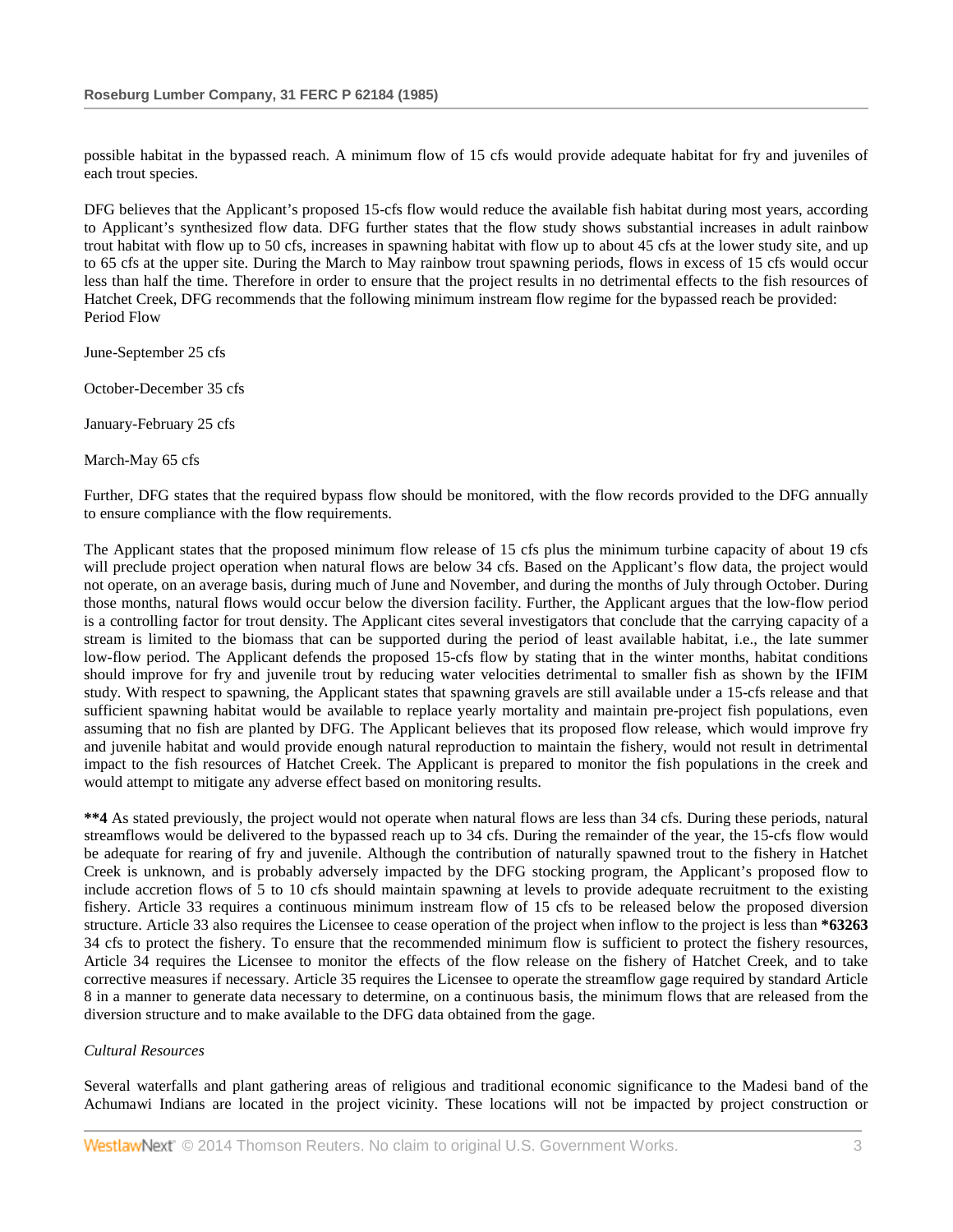operation if a plan agreed to by the Applicant and representatives of the band (the Legitimate Pit River Tribe) is implemented, and includes measures to protect plant gathering areas (in addition to the waterfalls). The plan should be implemented after consultation with the Pit River Tribal Council, as recommended by the California Native American Heritage Commission, in addition to the Legitimate Pit River Tribe. Article 36 requires implementation of such a plan.

An archeological survey of the project impact areas determined that no archeological or historic sites listed, determined eligible, or potentially eligible for inclusion in the *National Register of Historic Places* would be affected by the project. Article 37 requires the protection of archeological or historic sites in the event that such sites are discovered during construction, and in the event of any future construction at the project.

#### *Water Quality Certificate*

A water quality certificate for the project was issued on December 19, 1984, by the California Regional Water Quality Control Board, pursuant to Section 401 of the Clean Water Act.

#### *Comprehensive Development*

The proposed run-of-river project is not in conflict with any planned development in the Hatchet Creek basin and would be best adapted to the comprehensive development of the basin under present conditions and upon compliance with the terms and conditions of the **license**.

### **\*\*5** *Finding of No Significant Impact*

The project would result in minor, short-term increases in noise levels, dust, and exhaust emissions from construction activities, and in minor increases in sedimentation and erosion from the disturbance of creekbed and land surfaces. Fishing activities in the project area would be reduced during the construction period and fish would experience short-term impacts. Approximately 21 acres of wildlife habitat would be disturbed.

No Federally listed threatened or endangered species would be affected by the project. Similarly, no sites or structures listed or eligible for listing in the *National Register of Historic Places* would be affected.

In accordance with the National Environmental Policy Act of 1969, an Environmental Assessment<sup>3</sup> was prepared for the Hatchet Creek Project (FERC No. **5931**-002). On the basis of the record and on the basis of Staff's independent environmental analysis, issuance of a **license** for the project, as conditioned herein, will not constitute a major Federal action significantly affecting the quality of the human environment.

#### *It is ordered that:*

(A) This **license** is issued to Roseburg Lumber Company (Licensee), of Anderson, California, under Part I of the Federal Power Act (Act), for a period of 50 years, effective the first day of the month in which this order is issued, for the construction, operation, and maintenance of the Hatchet Creek Project No. **5931**, located in Shasta County, California, on Hatchet Creek, a navigable water of the United States. This **license** is subject to the terms and conditions of the Act, which is incorporated by reference as part of this **license**, and subject to the regulations the Commission issues under the provisions of the Act.

(B) The Hatchet Creek Project No. **5931** consists of: (1) All lands, to the extent of the Licensee's interests in those lands, constituting the project area and enclosed by the project boundary. The project area and boundary are shown and described by certain exhibits that form part of the application for **license** and that are designated and described as:

| Exhibit | <b>FERC Drawing No.</b> |                    | <b>Title</b> |
|---------|-------------------------|--------------------|--------------|
|         |                         | 5931-4 Project Map |              |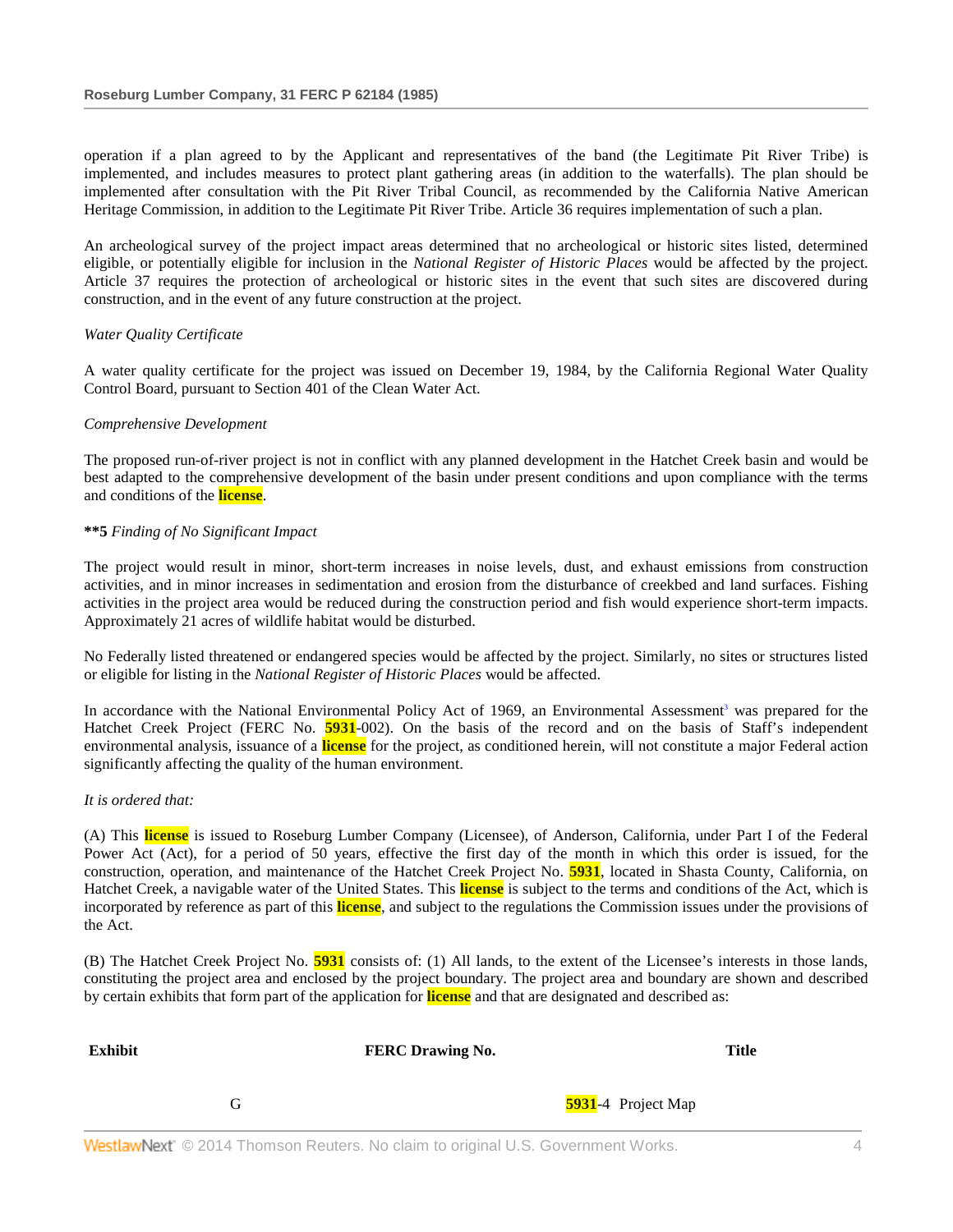(2) Project works consisting of: (a) a 6-foot-high, 50-foot-long diversion weir at elevation 3,487 feet m.s.1.; (b) a 39-inch-diameter, 18,600-foot-long pipe; (c) a powerhouse containing a single generating unit with a rated capacity of 6,890 kW, operating **\*63264** under a head of 1,025 feet; (d) a switch gear; (e) a power transformer stepping voltage from 4,160 volts to 13.8 kV; (f) a 4,800-foot-long, 13.8-kV transmission line; (g) a substation increasing voltage to 230-kV; (h) interconnection with Pacific Gas and Electric Company's (PG&E) transmission line existing at the proposed substation site, and (i) appurtenant facilities.

The location, nature, and character of these project works are generally shown and described by the exhibits cited above and more specifically shown and described by certain other exhibits that also form a part of the application for **license** and that are designated and described as:

**\*\*6** Exhibit A—Page [A-3,](http://www.westlaw.com/Link/Document/FullText?findType=Y&cite=CGOA3&originationContext=document&vr=3.0&rs=cblt1.0&transitionType=DocumentItem&contextData=(sc.Search)) entitled "Primary Transmission Lines" and " Appurtenant Mechanical, Electrical and Transmission Equipment" and;



(3) All of the structures, fixtures, equipment, or facilities used or useful in the operation or maintenance of the project and located within the project boundary, all portable property that may be employed in connection with the project, located within or outside the project boundary, as approved by the Commission, and all riparian or other rights that are necessary or appropriate in the operation or maintenance of the project.

(C) Exhibits A, F, and G, designated in Ordering Paragraph (B) above, are approved and made a part of the **license** only to the extent that they show the general location, description, and nature of the project.

(D) The **license** for the Hatchet Creek Project is issued, subject to the "Terms and Conditions of **License** for Unconstructed Major Project Affecting Navigable Waters of the United States" (FERC Form L-4, revised October 1975) (reported at 54 FPC 1824), designated as Articles 1 through 28 of this **license**. The **license** is also subject to the following additional articles.

*Article 29.* Licensee shall design and construct the transmission line in accordance with guidelines set forth in "Suggested Practices for Raptor Protection on Power Lines—the State of the Art In 1981," Raptor Research Foundation, Inc., 1981. Further, Licensee, after consultation with the U.S. Fish and Wildlife Service and the California Department of Fish and Game, and within 1 year from the date of issuance of the **license**, shall file a transmission line design plan that will consider adequate separation of energized conductors, groundwires, and other metal hardware, adequate insulation, and any other measures necessary to protect raptors from electrocution hazards. Agency comments on the adequacy of the design plan shall be included in the filing. Unless the Director, Office of Hydropower **Licensing**, within 60 days following the filing instructs otherwise, Licensee may commence transmission line construction at the end of the 60-day period.

*Article 30.* Licensee shall, after consultation with the California Department of Fish and Game, and within 1 year from the date of issuance of the **license**, file for Commission approval a wildlife mitigative plan that would provide for the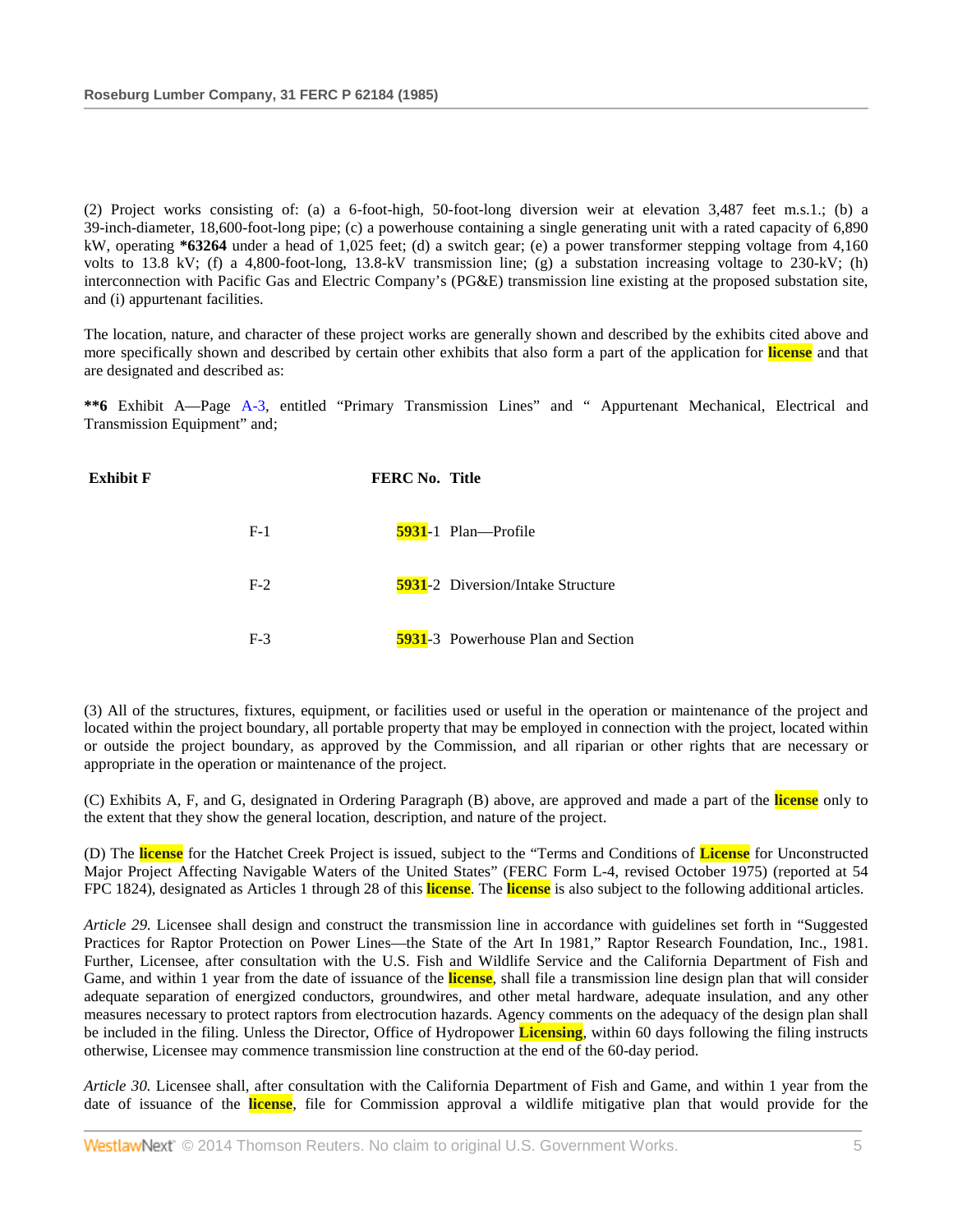revegetation of disturbed areas with plant species beneficial to wildlife, as soon as practicable after construction. Agency comments on the adequacy of the plan and an implementation schedule shall be included in the filing. The Commission reserves the authority to require changes to the plan.

*Article 31.* Licensee shall, after consultation with the California Department of Conservation, California Department of Fish and Game, U.S. Fish and Wildlife Service, California Regional Water Quality Control Board, and Soil Conservation Service, prepare and file with the Commission, within 1 year from the date of issuance of this **license**, a plan to control erosion, dust, and slope stability, and to minimize the quantity of sediment or other potential water pollutants resulting from construction and operation of the project, including spoil disposal areas. The plan shall also include: functional design drawings and map locations of control measures, including an automatic shut-off device at the intake structure to operate in the event of a pipeline or penstock rupture; an implementation schedule; monitoring and maintenance programs for project construction and operation; and provisions for periodic review of the plan and provisions for making any necessary revisions to the plan. Documentation of agency consultation on the plan and copies of any agency comments or recommendations shall be included in the filing.

**\*\*7** In the event that the Licensee does not concur with any agency recommendations, Licensee shall provide a discussion of the reasons for not concurring based on actual site geological, soil, and groundwater conditions. The Commission reserves the right to require changes to the plan. Unless the Director, Office of Hydropower **Licensing**, directs otherwise, the Licensee may commence ground disturbing **\*63265** or spoil activities at the project 90 days after filing the above plan.

*Article 32.* Licensee shall, within 8 months following issuance of this **license**, file for Commission approval, functional design drawings of the fish screens for the diversion intake of the Hatchet Creek Project, prepared after consultation with the California Department of Fish and Game and the U.S. Fish and Wildlife Service. Within 6 months of completion of construction, Licensee shall file as-built drawings.

*Article 33.* Licensee shall maintain in the bypassed reach of Hatchet Creek, a continuous minimum flow of 15 cubic feet per second (cfs) as measured immediately downstream from the project diversion structure, or inflow to the reservoir, whichever is less, and shall cease operation of the project when inflow to the project is 34 cfs or less for the protection of fish and wildlife resources of Hatchet Creek. This flow may be temporarily modified if required by operating emergencies beyond the control of Licensee, and for short periods upon mutual agreement between Licensee and the California Department of Fish and Game.

*Article 34.* Licensee shall, after consultation with the California Department of Fish and Game and the U.S. Fish and Wildlife Service, monitor the effects of the flow releases required by Article 33 on the populations of brook, brown, and rainbow trout in Hatchet Creek for a period of 3 years following commencement of project operation. Further, Licensee shall submit progress reports annually to the Commission and agencies consulted. Within 90 days after completing the monitoring program, Licensee shall file with the Commission a final summary report, and for approval, with copies to the agencies consulted, any recommendations for changes in project operations or facilities, including flow releases, that are necessary to ensure maintenance and protection of the fishery in Hatchet Creek. Documentation of agency consultation on the recommendations shall be included in the filing.

*Article 35.* The Licensee shall construct and operate the streamflow gage required by standard Article 8 in a manner to generate data necessary to determine, on a continuous basis, the minimum flows that are released from the diversion structure. Further, Licensee shall annually make available to the California Department of Fish and Game, data obtained from this gage.

*Article 36.* Licensee shall, within 2 years of the date of this **license**, implement its plan, filed with the Commission by letter dated November 6, 1984, to avoid impacts to the waterfalls that are of religious significance to the Madesi band of the Achumawi Indians. The plan shall also include measures to avoid impacts to any plant gathering areas of religious or traditional economic importance to the Madesi band, and shall be implemented after consultation with the Legitimate Pit River Tribe (Tribe) and the Pit River Tribal Council (Council). A report describing specific measures to avoid impacts to the waterfalls and plant gathering areas, and the results of consultation and the recommendations of the Tribe and Council shall be filed at least 60 days prior to any construction activity at the project. Licensee shall make available funds in a reasonable amount for implementation of the plan as required. If the Licensee, Tribe, and Council cannot agree on the nature and extent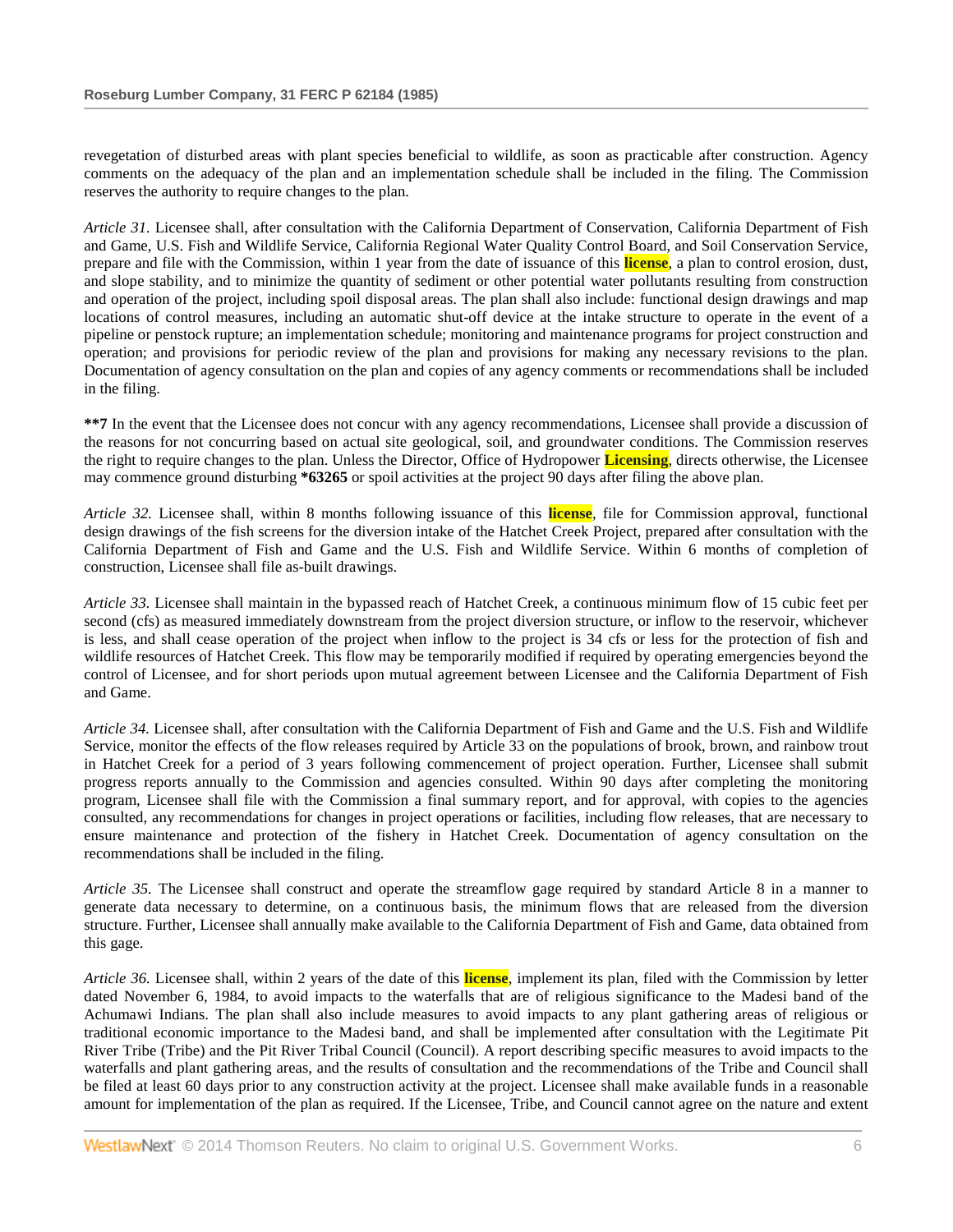of the measures to be implemented in the plan, the Commission reserves the right to require Licensee to conduct, at its own expense, any such work found necessary.

**\*\*8** *Article 37.* Licensee shall, prior to any future construction at the project, consult with the California State Historic Preservation Officer (SHPO) about the need for cultural resource survey and salvage work. Documentation of the nature and extent of consultation, including a cultural resources management plan and a schedule to conduct any necessary investigation prior to such construction, and a copy of a letter from the SHPO accepting the plan, shall be filed with the Commission within 6 months of any construction activity in the location of such investigations. Licensee shall make available funds in a reasonable amount for any such work as required. If any previously unrecorded archeological or historic sites are discovered during the course of construction or development of any project works or other facilities at the project, construction activity in the vicinity shall be halted, a qualified archeologist shall be consulted to determine the significance of the sites, and Licensee shall consult with the SHPO to develop a mitigative plan for the protection of significant archeological or historic resources. If Licensee and the SHPO cannot agree on the amount of money to be expended on archeological or historical work related to the project, the Commission reserves the right to require Licensee to conduct, at its own expense, any such work found necessary.

*Article 38.* The Licensee shall commence construction of project works within two years from the issuance date of the **license** and shall complete construction of the project within four years from the issuance date of the **license**.

*Article 39.* The Licensee shall provide the Commission's Regional Engineer one copy and the Director, Division of Inspections two copies **\*63266** of the final contract drawings and specifications for pertinent features of the project, such as water retention structures, powerhouse, and water conveyance structures, at least 60 days prior to start of construction. The Director, Division of Inspections, may require changes in the plans and specifications to assure a safe and adequate project.

*Article 40.* The Licensee shall review and approve the design of contractor-designed cofferdams and deep excavations prior to the start of construction and shall ensure that construction of cofferdams and deep excavations is consistent with the approved design. At least 30 days prior to start of construction of the cofferdam, the Licensee shall provide the Commission's Regional Engineer and Director, Division of Inspections, one copy of the approved cofferdam construction drawings and specifications and a copy of the letter(s) of approval.

*Article 41.* The Licensee shall within 90 days of completion of construction file with the Commission for approval by the Director, Division of Project Management revised Exhibit A and Exhibits F and G drawings to describe and show the project as-built.

*Article 42.* The Licensee shall pay the United States the following annual charge, effective the first day of the month in which this **license** is issued:

**\*\*9** For the purpose of reimbursing the United States for the cost of administration of Part I of the Act, a reasonable amount as determined in accordance with the provisions of the Commission's regulations in effect from time to time. The authorized installed capacity for that purpose is 9,190 horsepower.

*Article 43.* (a) In accordance with the provisions of this article, the Licensee shall have the authority to grant permission for certain types of use and occupancy of project lands and waters and to convey certain interests in project lands and waters for certain other types of use and occupancy, without prior Commission approval. The Licensee may exercise the authority only if the proposed use and occupancy is consistent with the purposes of protecting and enhancing the scenic, recreational, and other environmental values of the project. For those purposes, the Licensee shall also have continuing responsibility to supervise and control the uses and occupancies for which it grants permission, and to monitor the use of, and ensure compliance with the covenants of the instrument of conveyance for, any interests that it has conveyed, under this article. If a permitted use and occupancy violates any condition of this article or any other condition imposed by the Licensee for protection and enhancement of the project's scenic, recreational, or other environmental values, or if a covenant of a conveyance made under the authority of this article is violated, the Licensee shall take any lawful action necessary to correct the violation. For a permitted use or occupancy, that action includes, if necessary, cancelling the permission to use and occupy the project lands and waters and requiring the removal of any non-complying structures and facilities.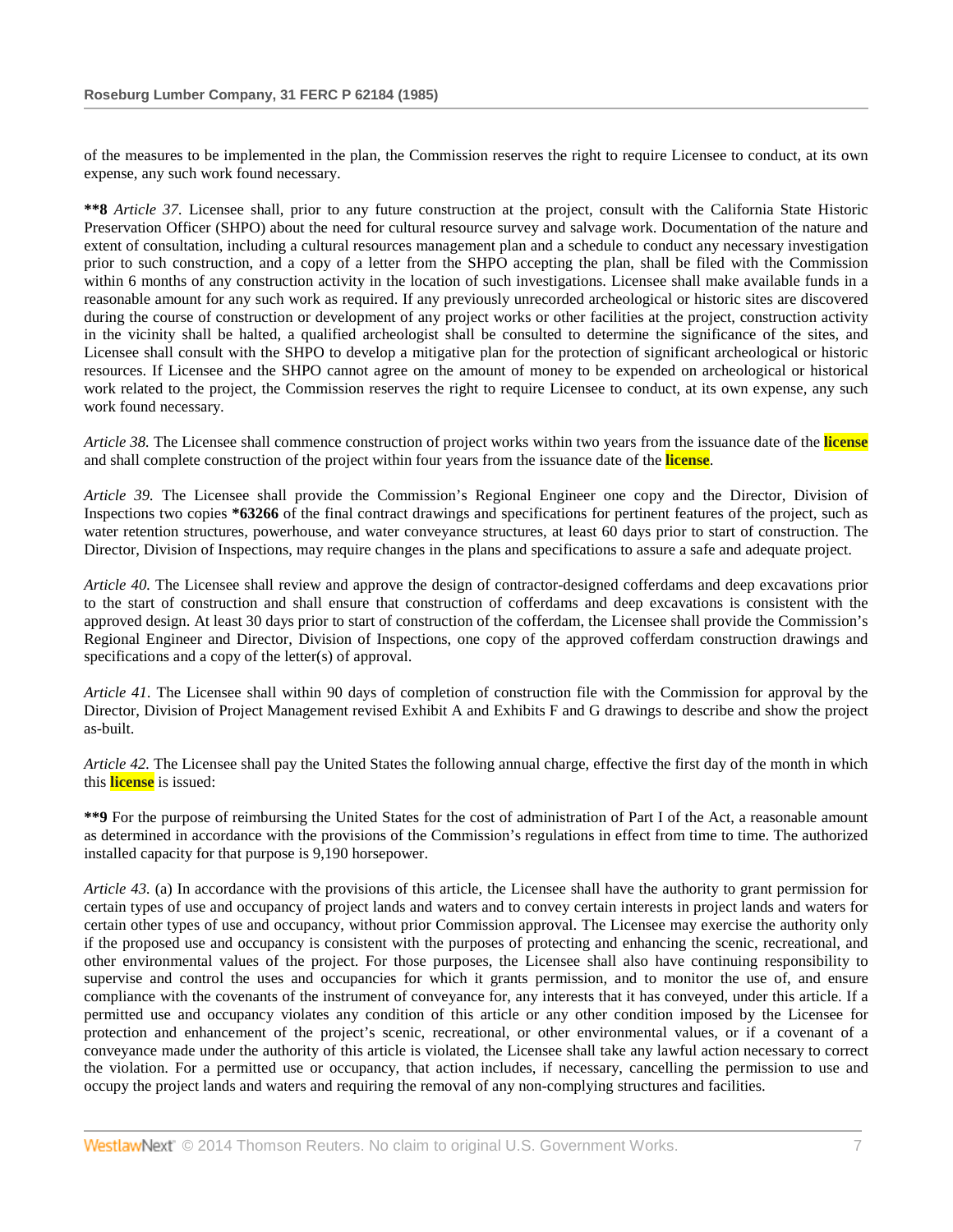(b) The types of use and occupancy of project lands and waters for which the Licensee may grant permission without prior Commission approval are: (1) landscape plantings; (2) noncommercial piers, landings, boat docks, or similar structures and facilities that can accommodate no more than 10 water craft at a time and where said facility is intended to serve single-family type dwellings; and (3) embankments, bulkheads, retaining walls, or similar structures for erosion control to protect the existing shoreline. To the extent feasible and desirable to protect and enhance the project's scenic, recreational, and other environmental values, the Licensee shall require multiple use and occupancy of facilities for access to project lands or waters. The Licensee shall also ensure, to the satisfaction of the Commission's authorized representative, that the uses and occupancies for which it grants permission are maintained in good repair and comply with applicable State and local health and safety requirements. Before granting permission for construction of bulkheads or retaining walls, the Licensee shall: (1) inspect the site of the proposed construction, (2) consider whether the planting of vegetation or the use of riprap would be adequate to control erosion at the site, and (3) determine that the proposed construction is needed and would not change the basic contour of the reservoir shoreline. To implement this paragraph (b), the Licensee may, among other things, establish a program for issuing permits for the specified types of use and occupancy of project lands and waters, which may be subject to the payment of a reasonable fee to cover the Licensee's costs of administering the permit program. The Commission reserves the right to require the Licensee to file a description of its standards, guidelines, and procedures for implementing this paragraph (b) and to require modification of those standards, guidelines, or procedures.

**\*\*10** (c) The Licensee may convey easements or rights-of-way across, or leases of, project lands for: (1) replacement, expansion, realignment, or maintenance of bridges and roads for which all necessary State and Federal approvals have been obtained; (2) storm drains and water mains; (3) sewers that do not discharge into **\*63267** project waters; (4) minor access roads; (5) telephone, gas, and electric utility distribution lines; (6) non-project overhead electric transmission lines that do not require erection of support structures within the project boundary; (7) submarine, overhead, or underground major telephone distribution cables or major electric distribution lines (69-kV or less); and (8) water intake or pumping facilities that do not extract more than one million gallons per day from a project reservoir. No later than January 31 of each year, the Licensee shall file three copies of a report briefly describing for each conveyance made under this paragraph (c) during the prior calendar year, the type of interest conveyed, the location of the lands subject to the conveyance, and the nature of the use for which the interest was conveyed.

(d) The Licensee may convey fee title to, easements or rights-of-way across, or leases of project lands for: (1) construction of new bridges or roads for which all necessary State and Federal approvals have been obtained; (2) sewer or effluent lines that discharge into project waters, for which all necessary Federal and State water quality certificates or permits have been obtained; (3) other pipelines that cross project lands or waters but do not discharge into project waters; (4) non-project overhead electric transmission lines that require erection of support structures within the project boundary, for which all necessary Federal and State approvals have been obtained; (5) private or public marinas that can accommodate no more than 10 watercraft at a time and are located at least one-half mile from any other private or public marina; (6) recreational development consistent with an approved Exhibit R or approved report on recreational resources of an Exhibit E; and (7) other uses, if: (i) the amount of land conveyed for a particular use is five acres or less; (ii) all of the land conveyed is located at least 75 feet, measured horizontally, from the edge of the project reservoir at normal maximum surface elevation; and (iii) no more than 50 total acres of project lands for each project development are conveyed under this clause  $(d)(7)$  in any calendar year. At least 45 days before conveying any interest in project lands under this paragraph (d), the Licensee must file a letter to the Director, Office of Hydropower **Licensing**, stating its intent to convey the interest and briefly describing the type of interest and location of the lands to be conveyed (a marked Exhibit G or K map may be used), the nature of the proposed use, the identity of any Federal or State agency official consulted, and any Federal or State approvals required for the proposed use. Unless the Director, within 45 days from the filing date, requires the Licensee to file an application for prior approval, the Licensee may convey the intended interest at the end of that period.

**\*\*11** (e) The following additional conditions apply to any intended conveyance under paragraph (c) or (d) of this article:

(1) Before conveying the interest, the Licensee shall consult with Federal and State fish and wildlife or recreation agencies, as appropriate, and the State Historic Preservation Officer.

(2) Before conveying the interest, the Licensee shall determine that the proposed use of the lands to be conveyed is not inconsistent with any approved Exhibit R or approved report on recreational resources of an Exhibit E; or, if the project does not have an approved Exhibit R or approved report on recreational resources, that the lands to be conveyed do not have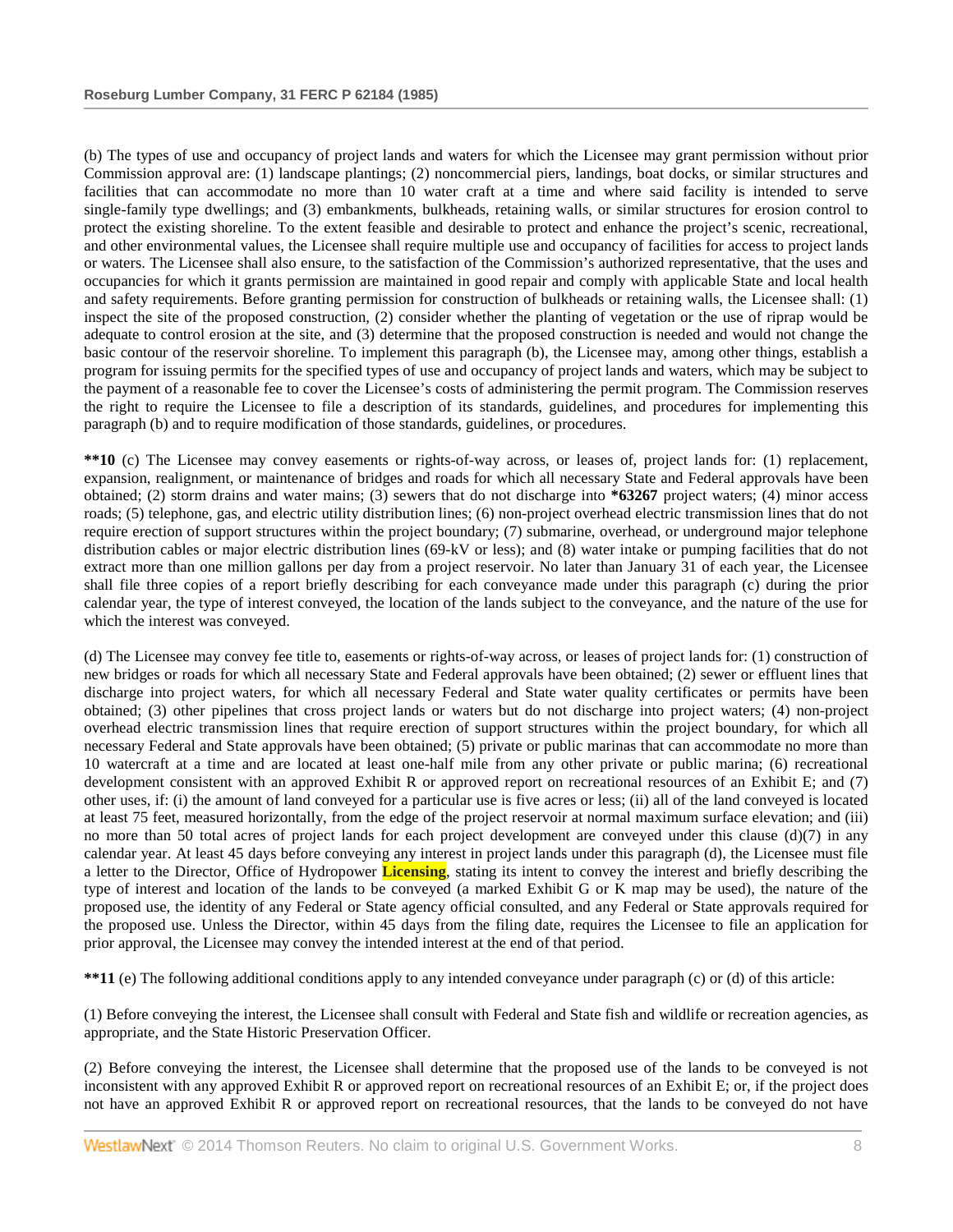recreational value.

(3) The instrument of conveyance must include covenants running with the land adequate to ensure that: (i) the use of the lands conveyed shall not endanger health, create a nuisance, or otherwise be incompatible with overall project recreational use; and (ii) the grantee shall take all reasonable precautions to ensure that the construction, operation, and maintenance of structures or facilities on the conveyed lands will occur in a manner that will protect the scenic, recreational, and environmental values of the project.

(4) The Commission reserves the right to require the Licensee to take reasonable remedial action to correct any violation of the terms and conditions of this article, for the protection and enhancement of the project's scenic, recreational, and other environmental values.

(f) The conveyance of an interest in project lands under this article does not in itself change the project boundaries. The project boundaries may be changed to exclude land conveyed under this article only upon approval of revised Exhibit G or K drawings (project boundary maps) reflecting exclusion of that land. Lands conveyed under this article will be excluded from the project only upon a determination that the lands are not necessary for project purposes, such as operation and maintenance, flowage, recreation, public access, protection of environmental resources, and shoreline control, including shoreline aesthetic values. Absent extraordinary circumstances, proposals to exclude lands conveyed under this article from the project shall be consolidated for consideration when revised Exhibit G or K drawings would be filed for approval for other purposes.

**\*63268** *Article 44.* Pursuant to Section 10(d) of the Act, after the first 20 years of operation of the project under **license**, a specified reasonable rate of return upon the net investment in the project shall be used for determining surplus earnings of the project for the establishment and maintenance of amortization reserves. One half of the project surplus earnings, if any, accumulated after the first 20 years of operation under the **license**, in excess of the specified rate of return per annum on the net investment, shall be set aside in a project amortization reserve account at the end of each fiscal year. To the extent that there is a deficiency of project earnings below the specified rate of return per annum for any fiscal year after the first 20 years of operation under the **license**, the amount of that deficiency shall be deducted from the amount of any surplus earnings subsequently accumulated, until absorbed. One-half of the remaining surplus earnings, if any, cumulatively computed, shall be set aside in the project amortization reserve account. The amounts established in the project amortization reserve account shall be maintained until further order of the Commission.

**\*\*12** The annual specified reasonable rate of return shall be the sum of the annual weighted costs of long-term debt, preferred stock, and common equity, as defined below. The annual weighted cost for each component of the reasonable rate of return is the product of its capital ratio and cost rate. The annual capital ratio for each component of the rate of return shall be calculated based on an average of 13 monthly balances of amounts properly includable in the Licensee's long-term debt and proprietary capital accounts as listed in the Commission's Uniform System of Accounts. The cost rates for long-term debt and preferred stock shall be their respective weighted average costs for the year, and the cost of common equity shall be the interest rate on 10-year government bonds (reported as the Treasury Department's 10 year constant maturity series) computed on the monthly average for the year in question plus four percentage points (400 basis points).

(E) This order is final unless a petition appealing it to the Commission is filed within 30 days from the date of its regulations, [18 C.F.R. §385.1902 \(1983\).](http://www.westlaw.com/Link/Document/FullText?findType=L&pubNum=1000547&cite=18CFRS385.1902&originatingDoc=Idc352626394c11db8ac4e022126eafc3&refType=LQ&originationContext=document&vr=3.0&rs=cblt1.0&transitionType=DocumentItem&contextData=(sc.Search)) The Licensee's failure to file a petition appealing this order to the Commission shall constitute acceptance of this order. In acknowledgment of acceptance of this order and its terms and conditions, it shall be signed by the Licensee and returned to the Commission within 60 days from the date this order is issued.

Federal Energy Regulatory Commission

Footnotes

<sup>1</sup> Authority to act on this matter is delegated [to the Director, Office of Hydropower](http://www.westlaw.com/Link/Document/FullText?findType=Y&serNum=0101733535&pubNum=1037&originationContext=document&vr=3.0&rs=cblt1.0&transitionType=DocumentItem&contextData=(sc.Search)#co_pp_sp_1037_29369) **Licensing**, under §375.314 of the Commission's [regulations, 49 Fed. Reg. 29,369 \(1984\)\(](http://www.westlaw.com/Link/Document/FullText?findType=Y&serNum=0101733535&pubNum=1037&originationContext=document&vr=3.0&rs=cblt1.0&transitionType=DocumentItem&contextData=(sc.Search)#co_pp_sp_1037_29369)Errata issued July 27, 1984)(to be codified at [18 C.F.R. § 375.314\)](http://www.westlaw.com/Link/Document/FullText?findType=L&pubNum=1000547&cite=18CFRS375.314&originatingDoc=Idc352626394c11db8ac4e022126eafc3&refType=LQ&originationContext=document&vr=3.0&rs=cblt1.0&transitionType=DocumentItem&contextData=(sc.Search)). This action may be appealed to the Commission by any party within 30 days of the issuance date of this letter pursuant to Rule 1902, [18 C.F.R. §](http://www.westlaw.com/Link/Document/FullText?findType=L&pubNum=1000547&cite=18CFRS385.1902&originatingDoc=Idc352626394c11db8ac4e022126eafc3&refType=LQ&originationContext=document&vr=3.0&rs=cblt1.0&transitionType=DocumentItem&contextData=(sc.Search))  [385.1902 \(1984\).](http://www.westlaw.com/Link/Document/FullText?findType=L&pubNum=1000547&cite=18CFRS385.1902&originatingDoc=Idc352626394c11db8ac4e022126eafc3&refType=LQ&originationContext=document&vr=3.0&rs=cblt1.0&transitionType=DocumentItem&contextData=(sc.Search)) Filing an appeal and final Commission action on that appeal are prerequisites for filing an application for